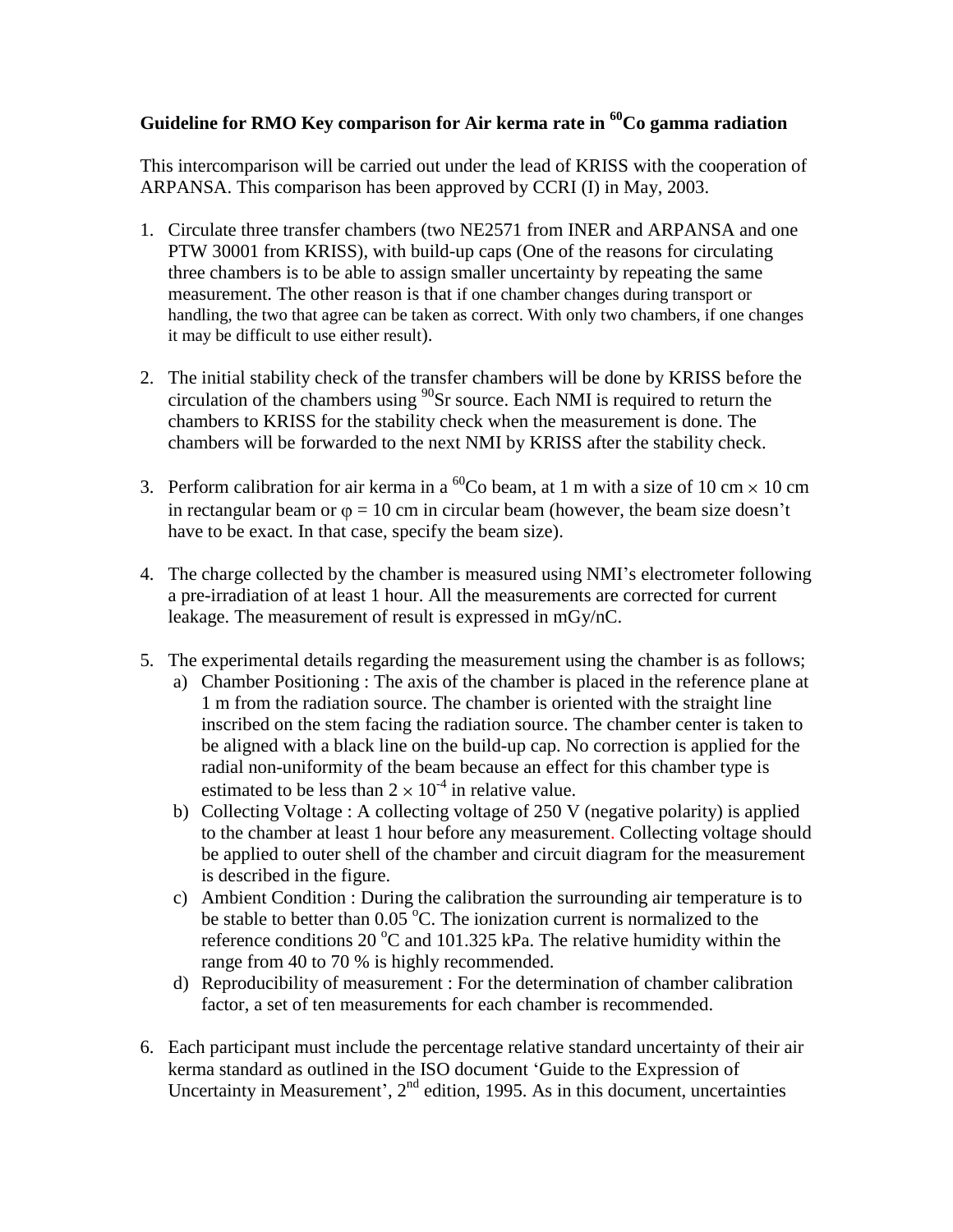should be classified as either type A (determined by statistical methods, with associated degrees of freedom) or type B (determined by other than statistical).

All contributing uncertainties should be separately identified and their values tabulated. In particular, uncertainties for the following quantities must be included:

### **For the participants from the primary standard institutions**

- a) Primary standard cavity chamber current measurement.
- b) Measurement time, electrometer (voltage readout, internal or external capacitance), temperature, pressure and humidity.
- c) Conversion of primary standard current measurement to air kerma.
- d) Each correction factor applied in the absolute measurement.
- e) Transfer chamber ionization current measurement.
- f) Same as b) but for the transfer chamber measurement.
- g) Position of the transfer chamber relative to that of the primary standard chamber.

| Uncertainty component                                        | Type A | Type B |
|--------------------------------------------------------------|--------|--------|
| $\blacksquare$ Air kerma rate                                |        |        |
| Ionization current measured by primary standard chamber      |        |        |
| Sensitive volume of the primary standard chamber             |        |        |
| Air density under the measurement condition                  |        |        |
| Physical constants used in the primary laboratory            |        |        |
| - Average energy spent by an electron of charge to produce   |        |        |
| an ion pair in dry air                                       |        |        |
| - fraction of energy loss by bremsstrahlung                  |        |        |
| - Mean mass-energy absorption coefficient ratio between air  |        |        |
| and graphite                                                 |        |        |
| - Mean stopping power ratio between graphite and air         |        |        |
| Correction factors to be applied to the standard             |        |        |
| - Correction for attenuation and scatter in the wall         |        |        |
| - Correction for Mean center of electron production          |        |        |
| - Correction for loss of ionization due to recombination     |        |        |
| - Correction for scattering from the chamber stem            |        |        |
| - Correction for humidity                                    |        |        |
| - Correction for radial and axial non-uniformity of the beam |        |        |
| - Correction for polarity effect                             |        |        |
| Current measurement system                                   |        |        |
| Environmental condition under which the measurement is       |        |        |
| done (temperature and pressure)                              |        |        |
| Position of the primary standard chamber                     |        |        |
| Ionization current of transfer chamber                       |        |        |
| Environmental condition for the measurement with transfer    |        |        |
| chamber (temperature and pressure)                           |        |        |
| Position of transfer chamber                                 |        |        |
| Quadratic summation                                          |        |        |
| <b>Combined Standard Uncertainty</b>                         |        |        |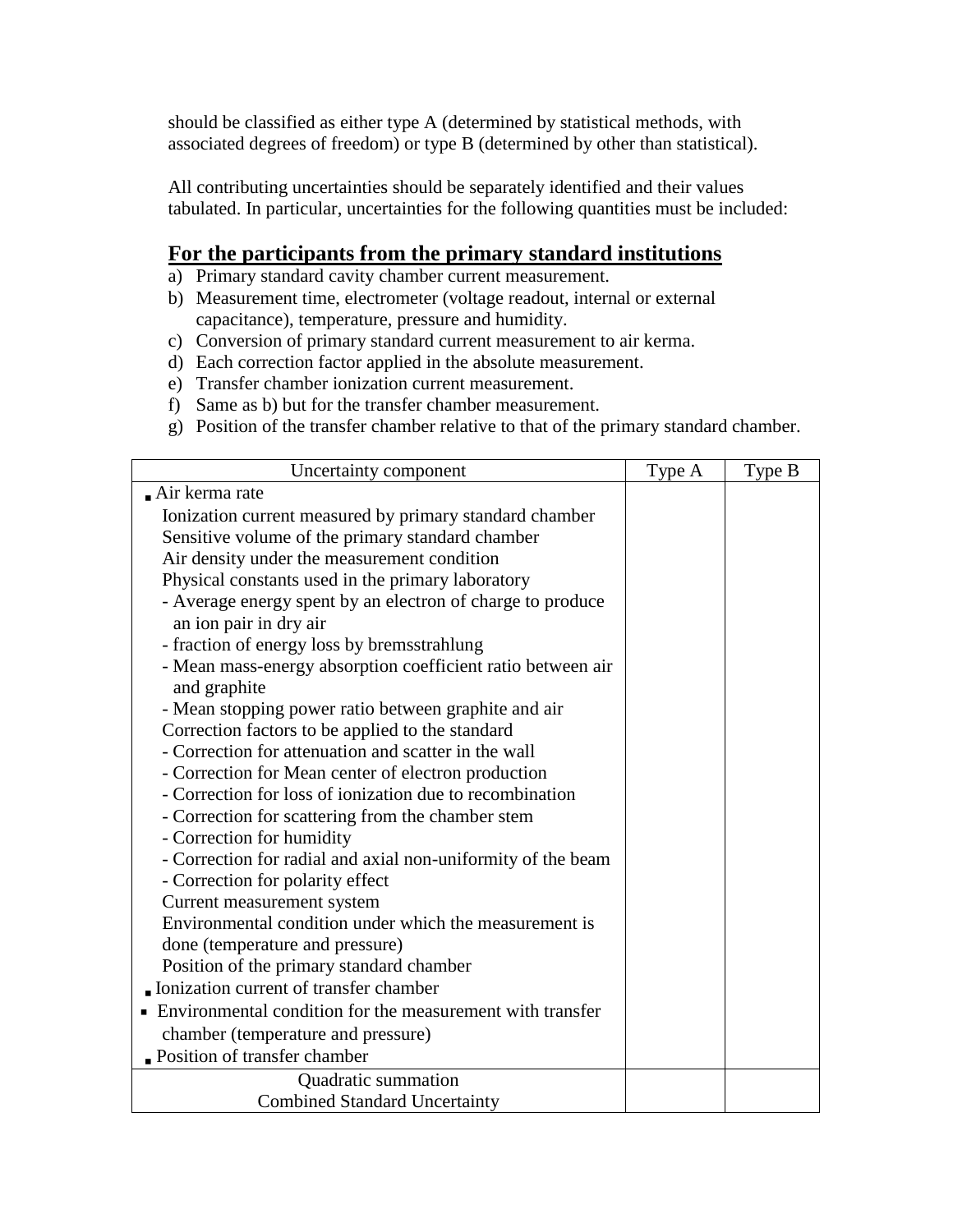# **For the participants from the secondary standard institutions**

- h) Secondary standard thimble chamber current measurement. (identify the traceability)
- i) Same as b), plus uncertainty of the calibration factor of the secondary standard chamber.
- j) Same as b) but for the transfer chamber measurement.
- k) Position of the transfer chamber relative to that of the secondary standard chamber.

| Uncertainty component                              | Type A | Type B |
|----------------------------------------------------|--------|--------|
| $\blacksquare$ Air kerma rate                      |        |        |
| Calibration factor of secondary standard chamber   |        |        |
| Current measurement system                         |        |        |
| Environmental condition (temperature and pressure) |        |        |
| Position of secondary standard chamber             |        |        |
| Ionization current of transfer chamber             |        |        |
| • Environmental condition for the measurement with |        |        |
| transfer chamber (temperature and pressure)        |        |        |
| Position of transfer chamber                       |        |        |
| Quadratic summation                                |        |        |
| <b>Combined Standard Uncertainty</b>               |        |        |

7. Each participant should specify the measurement conditions at their laboratory, *i.e*. distance from the source to the reference plane, central axis air kerma rate, beam size and shape in the reference plane at 50 % of the central axis air kerma rate.

#### 8. Three chambers will be circulating in a single group of 10 participants. **Stability check** :

The stability check of the transfer chambers will be done by KRISS (NMI 0) whenever each NMI finishes the measurement. The chambers will return to KRISS and will be sent to the next NMI after the stability check.

#### **Measurement** :

 Three chambers will be circulated through the participating NMI's and will be calibrated by ARPANSA, AIST and BARC before, in the middle and after the circulation. The sequence is as follows; Three chambers calibrated by AIST (NMI 1)

Three chambers will be circulated to the participating NMI 0, 2, 3. Three chambers calibrated by ARPANSA (NMI 4)

Three chambers will be circulated to the participating NMI 5, 6.

Three chamber calibrated by BARC (NMI 7)

Three chambers will be circulated to the participating NMI 8, 9.

9. The types of the transfer chamber for the RMO Key Comparison will be NE2571 (#3072, #3259) and PTW 30001-2229.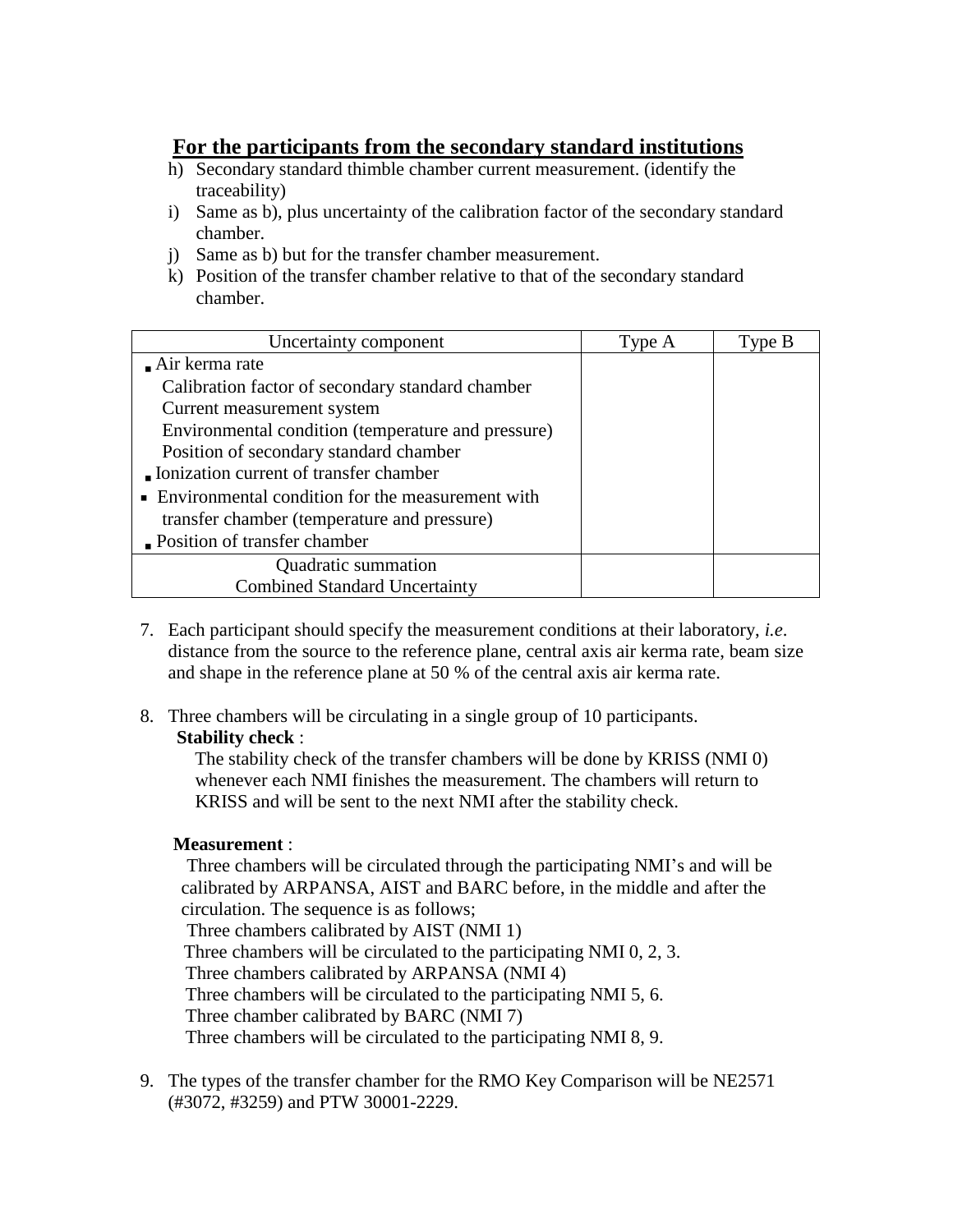10. The diagram describing the way the comparison will be conducted is shown below;



For each transfer chamber,

$$
NMI \quad \text{ave} = \frac{1}{2} MI \quad 1 + NMI \quad 4 + NMI \quad 7 \quad \frac{1}{3}
$$

Ratio  $1 = \frac{NML}{NML}$  ave 1 *NMI*  $\frac{NMI-1}{M_I}$  ave Ratio 2 =  $\frac{NMI-2}{NMI}$  ave 2 *NMI*  $\frac{NM}{M}$   $\frac{2}{\text{ave}}$ , ........... Ratio  $10 = \frac{NM}{NM}$  ave 0 *NMI NMI*

APMP reference value = 
$$
\frac{\text{Ratio } 1 + \text{Ratio } 2 + \text{Ratio } 3 \cdots + \text{Ratio } 10}{10}
$$

11. Each NMI is required to notify the result and the condition of the chambers when the measurement is done. If something happens to the transfer chambers during the measurement, the corresponding NMI should return the chambers to KRISS